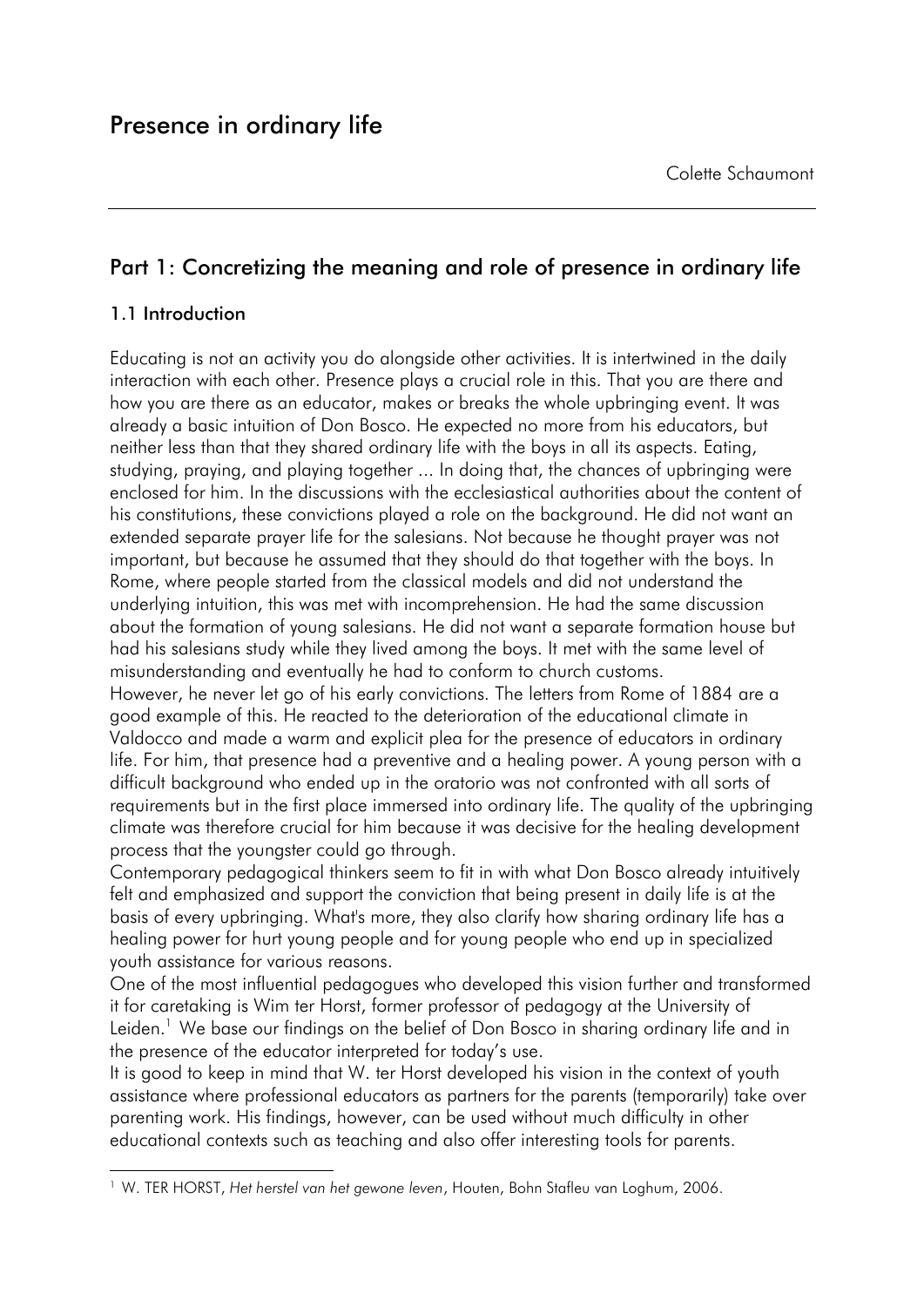However, the parenting relationship between parents and children is not the starting point here. Not that they do not educate in ordinary life, on the contrary, but it is not the point of view that was used in this study.<sup>2</sup>

# 1.2 Who educates?

No one will fight the idea that a child needs education. Who says child, says educator and vice versa (ter Horst p.17). Yet we must always ask ourselves whether a child has 'real' educators. If this child is 'someone's own' or not. Not in the possessive form, but in the sense of solidarity. Who will freely take care of the child, stay awake when it goes wrong and who is happy with this child? Children are from people who love them (p. 17). That love has three important characteristics: (1) It must be free; the child must not earn or pay for it; (2) It is clairvoyant because it sees through the sometimes discouraging exterior the child's hidden treasure within an wants to redeem it; (3) After all, that love is around the child in circles. Around each child there are a number of circles of involvement that must be filled. The A-circle is basically that of the parents and close loved ones where the 'being of each other' is most intimate and intense. The B-circle is less close and includes people one does not want to miss. And so there is another C-circle and D-circle of involved people who play a more or less important role in the child's life.



In specialized youth assistance-work people try to find out who is present in the circles around the child. They work together with the context the child is in, to make sure that the circles are sufficiently filled. The most important thing, however, is that the child can experience that it is in someone's A-circle. Unfortunately, there are children who belong to no one, there is no (more) presence at that most intimate level. There is the challenge for the relief to see what can be repaired (a father in prison is still better than no father at all). Where repairing is no longer possible, it is the question if one can find a substitute (family member, foster help ...). All beautiful words about presence are meaningless if a child is or has nobody. If it does not have real educators. In this sense, we do not have to wonder

<sup>-</sup> $^2$  In the world of assistance, the insights of this book are used to provide support in a family with parenting problems to restore normal life and to bring the rearing situation back into balance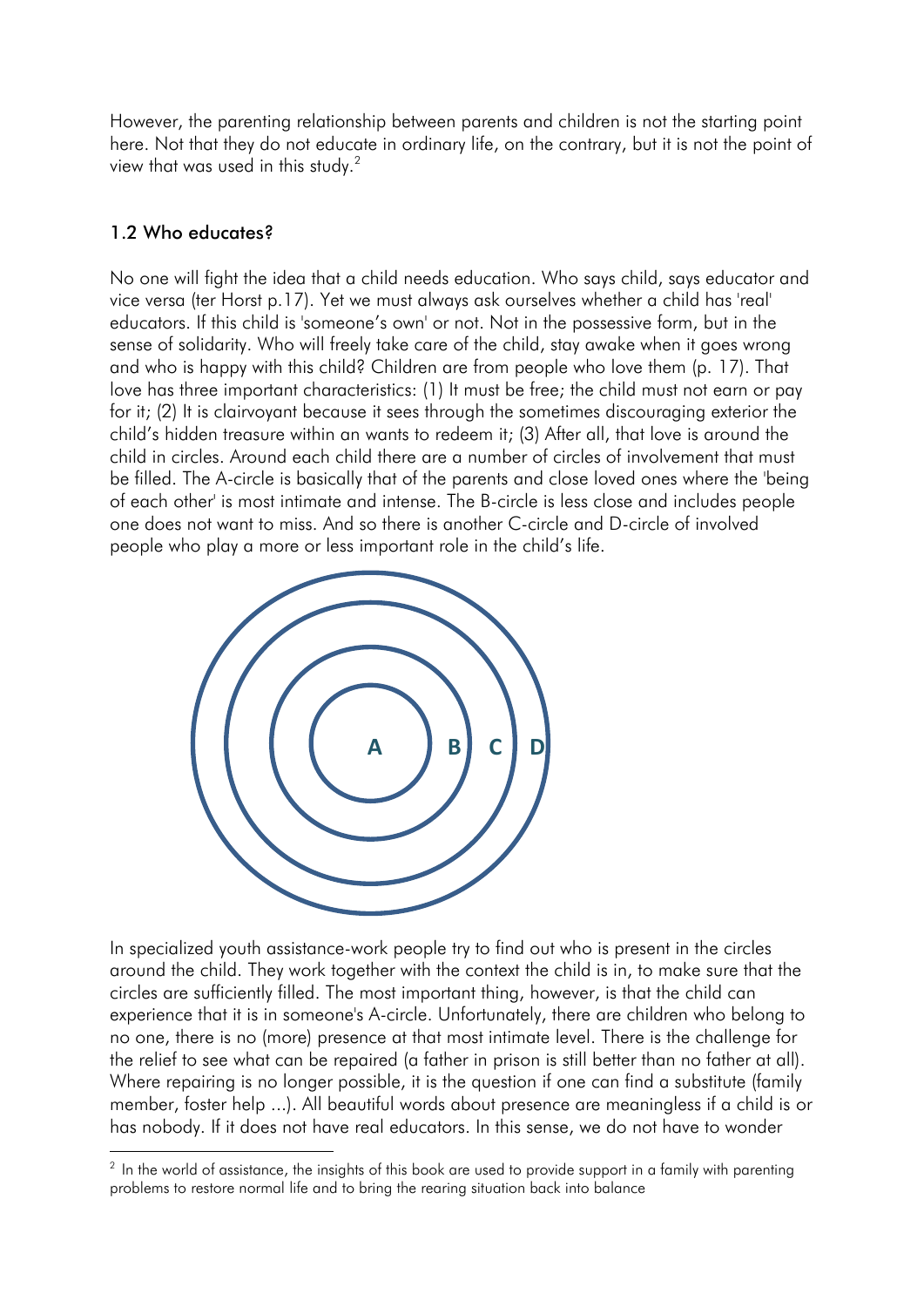that Don Bosco used typical terminology from the family sphere to characterize the parenting relationship. They lived together in a house (not a college) where the educator as a 'father' (mother) or 'brother' (sister) took care of the youngster. This is not a plea to take over the parent role, that would be a pitfall, it is a task to ask whose child it is and whose child it is going to be. If we take our 'salesian' presence for granted, this question will sometimes place us before demanding challenges and difficult choices.

## 1.3 As an educator, who do you pay attention to from the viewpoint of your presence with the child?

W. ter Horst argues for the restoration of ordinary life. But what does he mean by that? What is the educational presence of the educator focused on? How does it promote the life of and in the child? We explore this on the basis of six questions that every educator has to ask himself. Is this child physically healthy and fit? Does the child feel safe? Can this child feel sufficiently unique? Does this child come out of its shell? Can this child cope with everyday life? Is this child well-situated in time and space?

### *Is this child healthy and fit?*

Sometimes an educator loses sight of this basic question, especially when confronted with difficult or terrible behavior from children. It is, however, the first that can be checked and if necessary adjusted. Does the child sleep enough? Does it have some kind of illness or disease? Do all its senses work well? Does it get sufficient and regular good food and drink? Does the child have enough exercise and can it be out in open air? Is the child clean, fresh and appropriately cared for? Does the child cultivate disease or does it give message through physical complaints? Is the child stigmatized because it is suffering? Parenting starts with this basic care for the child's physical well-being.

#### *Does the child feel safe?*

Safety is a crucial condition for learning and growing. In an unsafe climate one cannot take the risk of being too vulnerable in order to try to learn and grow up. So it is a key question in the upbringing to which an answer is not always so easy to give. A number of questions can help estimate how safe a child feels. Is the child threatened or terrorized (even if that is perhaps very subtle and does it look like ordinary teasing from the outside)? Is the child anxious? Are requirements not set too high or too low? Is it not overestimated or underestimated?

Restoring security will usually unblock the development process and release life's energy.

### *Does this child feel sufficiently unique?*

Every person has the need to discern himself among others. A child desires to be someone with a name and an identity, not to be a number but to have something unique and unrepeatable. You can give children a lot of incentives to develop their individuality. Learning something in which it is unique, giving a responsibility that makes it indispensable, reinforcing individuality by asking for it (what do you find, choose, think,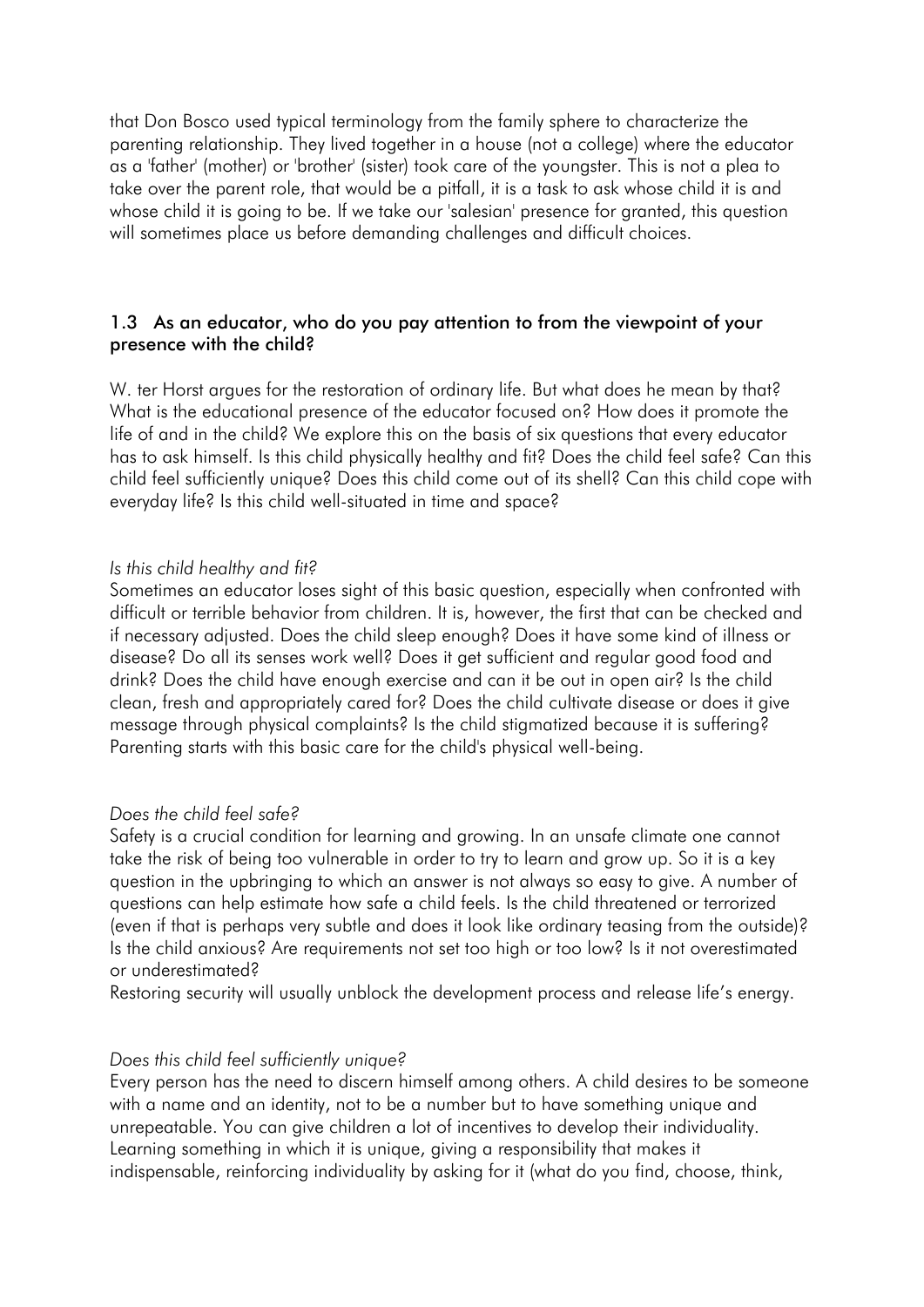want?), Letting it be part of something, bringing out and giving space to something the child is good at.

Yet we speak of unique enough. Too much uniqueness is threatening. Being too different and deviating from others brings a child in trouble. However, certain forms of individuality (e.g. certain inherent physical characteristics or body defects) cannot be remedied as an educator. You can only teach the child and its environment to deal with it positively.

#### *Does this child come out of its shell?*

A child can only develop if it is open and receptive to reality.

Does the child have an interest in the environment, for someone or something, or is it mainly focused on itself?

A child who closes up for the outside world can make it difficult for you as an educator. However, it is important to keep in mind that such a child has not shut down because it is so happy or because it does not need contact with people, animals, plants and things. The challenge is to keep 'knocking on that door'. There is someone home.

How do you approach such a child? By staying friendly, by not letting it down but by trying to continue to get it involved. By searching for the hole in the shield and drilling through it: is there something this child is interested in, something we can use to move on? By being a contagious example as an educator yourself. You have to live yourself to make feel alive! And finally by habituation. Make the child accustomed to taking into account the needs of others and make it realize that it is not the center of the world.

More than to open up the child to the surrounding reality, it must be stimulated to participate actively in that reality. Here too, the assignment remains: continue to knock on that door. Not only for the child to open up but for it to actively come out. The same principles apply: inviting by giving a pleasant example; seizing and reinforcing signals of interest; allowing the child to become accustomed to certain activities in the hope that it learns by experience that this adds value to its life. An additional principle here is to act together first and gradually let go alone. As an educator you need to be a jack of all trades and better have a wide range of skills, techniques, games, etc.

C*an the child cope with everyday life? Can it manage the basic forms of ordinary life?* Self-reliance in the field of concrete action is very important for a child. It increases its sense of security and self-esteem and gives it the courage to get out of its shell. These skills the child needs to manage his life, are not simply acquired, they have to be taught. Children automatically pick up much of those skills in their environment. But it is also necessary to learn skills with the previously mentioned methods of contagious example, doing things together, letting things be done and by habituation. Especially a child coming from a less stimulating environment will need a deliberate training of these basic skills. Obviously, it is important to be vigilant whether the child is already sufficiently mature to learn certain skills (potty training only makes sense if the child can adequately and consciously control its sphincter muscles). Forcing can otherwise be counter-productive. Restrictions can also prevent a certain skill from being acquired (a child with a severe visual impairment will not be able to learn to cycle). But even if an educator encounters limits, he always has to search what is still possible within these limits.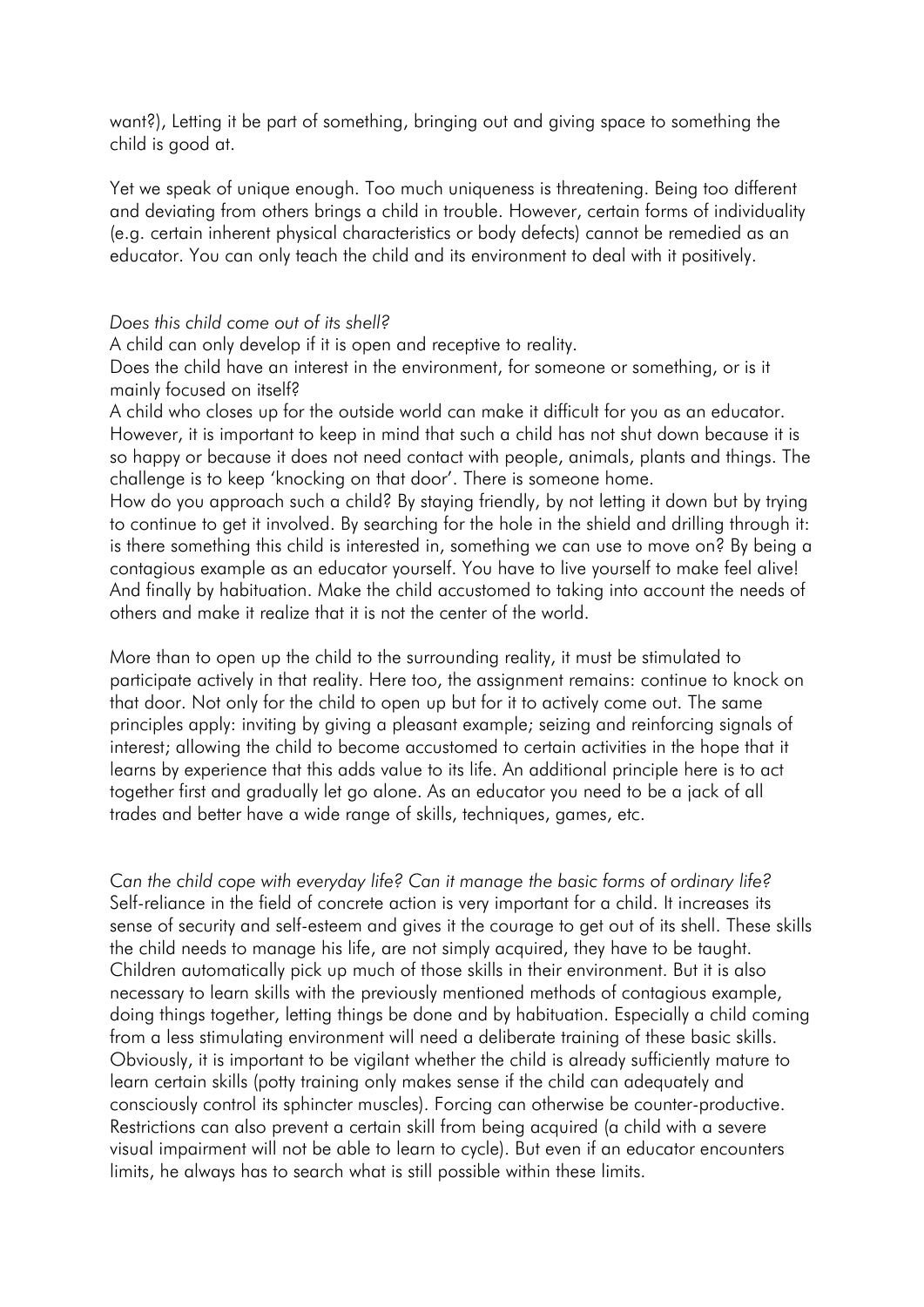W. ter Horst clusters different types of skills in 9 groups. They are part of an integral approach that wants the child to develop in all its dimensions of existence. The groups of skills listed below do not have watertight bulkheads, they merge into one another. But it helps the educator to oversee things and distinguish different life domains.

1. Can the child get along with 'touching' others? We live in our skin and therefore everything that the skin does connects us with reality. This is about knowing how to greet someone (a hand, a kiss) and what can and cannot be done, from holding a baby, up to the respectful discovery of sexuality.

2. Can the child get along with 'care'? Take care of itself, others, plants, things and animals. To learn how to cut its nails or how to wipe dust, etc.

3. Can the child get along with 'playing'? Playing is generous. It's about everything you do, not for the result but just for fun. For children, playing is much more than leisure time. It is a form of life and practice for countless skills. Crafts, making music, playing games together and determining the rules, etc.

4. Can the child get along with 'food and drink'? A child must learn what and how to eat best. Including choosing and buying healthy foods, cooking and table decking, eating the food and learning to taste new things.

5. Can the child get along with 'celebrations and other rituals'? Again in the broadest sense of the word. From celebrating a birthday to learning to say goodbye at a funeral. Sometimes life offers little opportunity for exercise and the child is suddenly confronted with deeply dramatic events. You can help it by creating more rituals and moments of celebration so that it feels safer and has a grip on the key-moments of life that happen to it.

6. Can the child get along with 'leaving home and going out'? Can it go to school by bike, buy a train ticket, visit a museum or church, order a drink, go camping, make a suitcase to leave on holiday ... Do we give children the chance to acquire enough assertiveness and problem solving ability or do we take over from them? What if the bus does not show up?

7. Can the child get along with 'work'? While playing is more about doing, working is about the product and its importance. By working you not only earn a living but you can also realize yourself, preferably in a meaningful way. The child can learn how to plan work and how to divide it into sub-tasks. It must learn to work together. It has to acquire a range of skills that belong to a working attitude: arriving on time, accuracy, being careful, caring for materials, cleaning up ...

8. Can the child get along with 'learning'? This too is a broad concept. It is a series of skills that are necessary for the school career of the child, but it is also about the farreaching learning capacity. Every development requires learning and learning is a lifelong process. Every phase of life brings new learning challenges. Perhaps most important is the pleasure a child can find in learning and the persistent curiosity and hunger to explore itself, others, the world, or life as a whole.

9. Can the child get along with 'words'? Technically speaking well, knowing what to say when, phoning, writing a letter ... is part of that. But also express feelings, listen empathically, and discuss a difference of opinion. And do you also make the child capable of using today's digital language?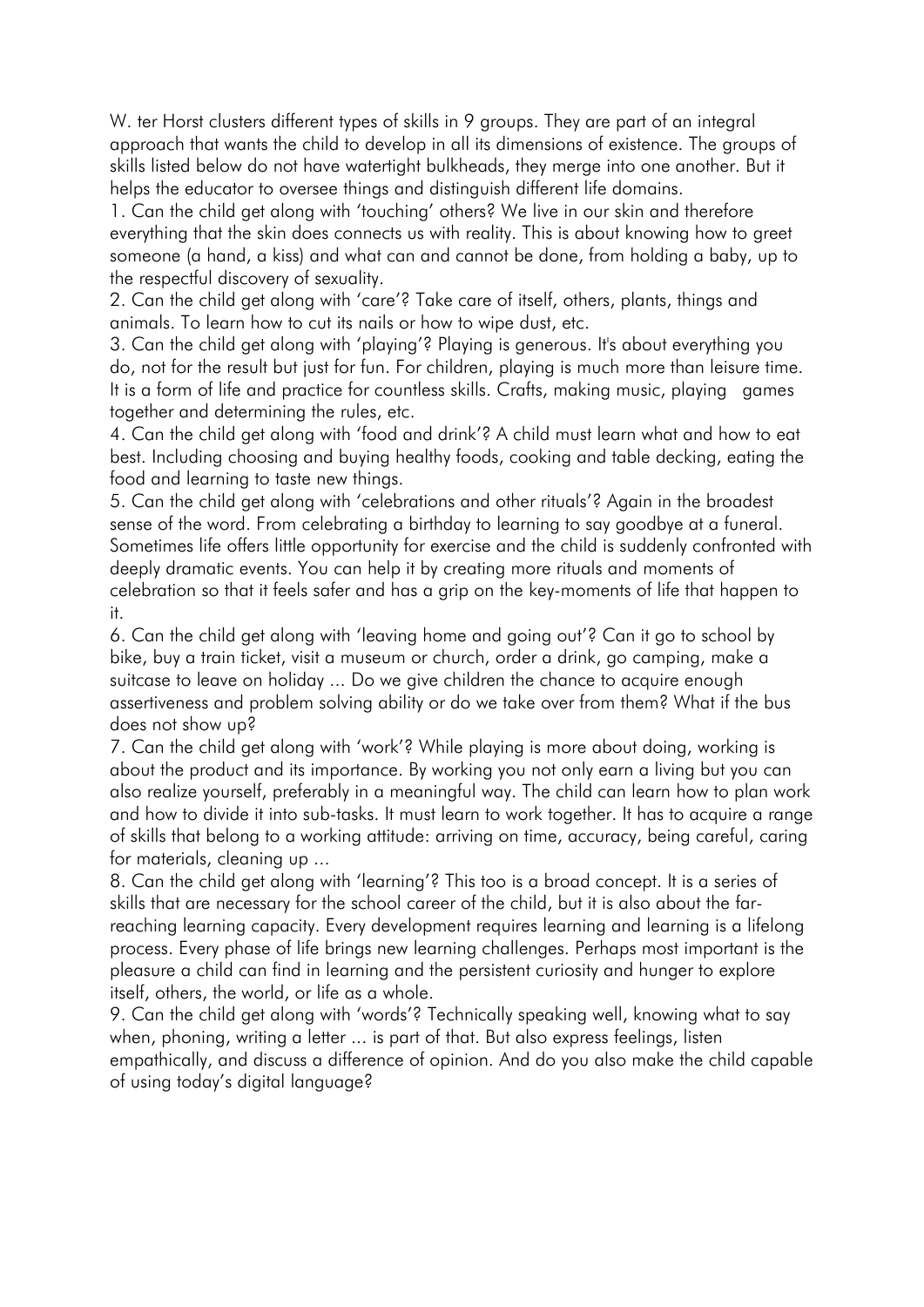### *Is this child well-situated in time and space?*

Dealing with time is about being able to orientate in time and space and also about being able to handle time concepts such as before and after. But the most important question is how the child stands in time. Can it live with the past, does it face the future, is it actually consciously present in the present?

#### *Dealing with the past*

Perhaps a strange question is whether the child has a past. Some children have little (tangible) past. No photos, no objects, no souvenirs, no stories. Experience shows that these children therefore have difficulty to project themselves into the future. No tree without roots. It encourages the educator to document and materialize what is happening now. The question whether you can start to build up that past with the child is also a necessity. Searching for or making photos of where and with whom the child was in its past. Create a collection or scrapbook, etc.

Other children have 'too much' past and struggle with painful, traumatic memories. They too often have difficulty in acquiring a future perspective. Memories, however, are rewritable, one of the remarkable features of our memory. The educator can help a child to speak differently about the past. He can rediscover and rename experiences so that they are brought back to viable dimensions and the child can move on.

Not all experiences, however, lend themselves to this. Children can struggle with serious feelings of guilt or deep wounds and grief. It is important not to bury the past (forgive and forget, no hard feelings) but leave room to cry, weep and start over. The educator can share in this, make the child feel that he knows, understands and sympathizes. Rituals can sometimes also be very comforting and liberating because they express the unspeakable and connect with a perspective that transcends us as humans.

### *Dealing with the future*

Does the child also have a future time notion to which it can project itself? Every person needs something that can be looked forward to with desire. Where do I go to and how will it be there? Are there landmarks, signposts, shelters that I know I will be able to go to? If a child has little or no future prospects or if due to circumstances it does (or dare not to) not pay attention to it, the educator can actually do something. Help the child feel desire. 'Sunday we are going to bake pancakes, in a few weeks the young dogs will be born, next summer we will go to sea camping' ... Making plans, discussing dreams is never meaningless. Providing a child with small steps of hope and perspective, especially if the future as a whole is too threatening. "If I knew that tomorrow the world was going to end, I'd plant an apple tree today" Luther said. It brings in a perspective that extends beyond our time.

### *Being present in the moment*

Sharing ordinary life here and now is very healing for a child that cannot (yet) be at home in the past or future. Activating the child, letting it play, taking care of it, letting it taste something, making it laugh ... turns the 'here and now' into a home and a place of life joy. The power of the ordinary and doing things together is not to be underestimated in this. It is in the 'here and now' that a child can carry out the processing work at its own pace so that it can also be at home in the past. From the 'here and now' emerges the energy that makes one yearn for the future. The seed of a dream is planted in the ground of the actual moment.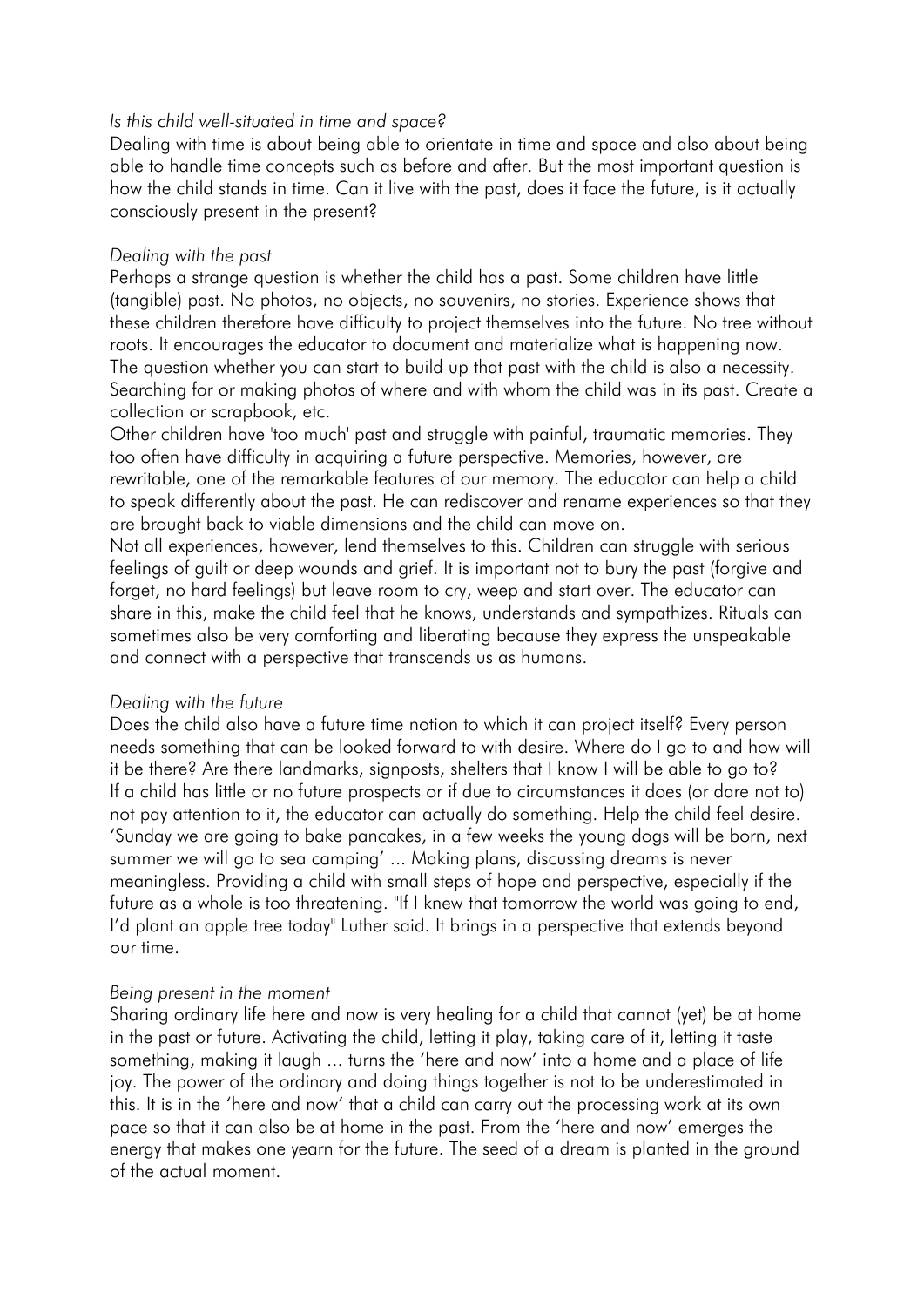### 1.4 What does the educator's presence require?

W. ter Horst describes four conditions that must be fulfilled in order for an educator to be meaningfully present in education: (1)the educator needs vitality, life force that he can pass on; (2) he must be open and focused on the child; (3) he must master the basic forms of human contact; (4) he must finally be able to recharge and refuel.

### *Vitality*

"Only where there is plenty of life new life can arise or 'old' life can recover" (page 21). This vitality can be described in many terms: courage, strength, joy of life, future perspective, hope, trust, perseverance, pleasure, faith, responsibility ... The question is whether the educator has enough of this vitality. A number of factors can stand in the way. • If an educator is inadequately fit due to fatigue or merely asleep for lack of interest,

vitality is compromised. Self-care and good working and living conditions are a prerequisite.

• Maturity not yet acquired can also form a stumbling block. If an educator is not yet himself sufficiently through the process of maturing, vitality is lost. The educator then is more concerned with himself than with the child. When someone who is immature cannot be suspended of an educational task, strong support will be required. Hard but not impossible.

• Being absorbed by other worries or grief can also suck away one's vitality. Everyone has problems and needs to develop strategies to handle them. If this assignment becomes too overwhelming, external support must be provided (concrete help, conversation, therapy ...). Alertness is required when someone cultivates problems or hides behind them out of fear for the vulnerable and overwhelming responsibility of parenting.

### *Openness and focus on the child*

To be truly present for the child there has to be an openness and an alertness for the signals and messages that the child sends out. Sometimes, however, that openness is limited. A lack of the vitality mentioned above may be the cause for this, for example. But also certain prejudices or too fast judgments can take away the openness. The educator too often has a fixed view, so that the real needs of the child are no longer discernible and behavior is set that fits in with the judgment but not with the child. Openness requires a postponement of judgment, an observing and searching attitude, conversation and willingness to listen. The 'receiving equipment' of an educator must therefore be well attuned to the child.

But he also has to learn to adapt and adjust his 'transmission equipment' to the child. A message that is not well-directed doesn't reach the child. People sometimes assume that something is clear while the child does not know or does not understand what we are talking about. "Prepare yourself" is a message that is too vague for some children. Which concrete steps are expected? Very difficult for the child are some ambiguous messages the educator sometimes sends out. What is said is not consistent with what the body language expresses. "Very fascinating what you say", telling with your nose in the newspaper is not coherent. Children are especially sensitive to action signals and deduce rejection. Focus on the child also means that you consciously judge right when to intervene or when to leave the initiative with the child. There is no fixed recipe for making the right choice in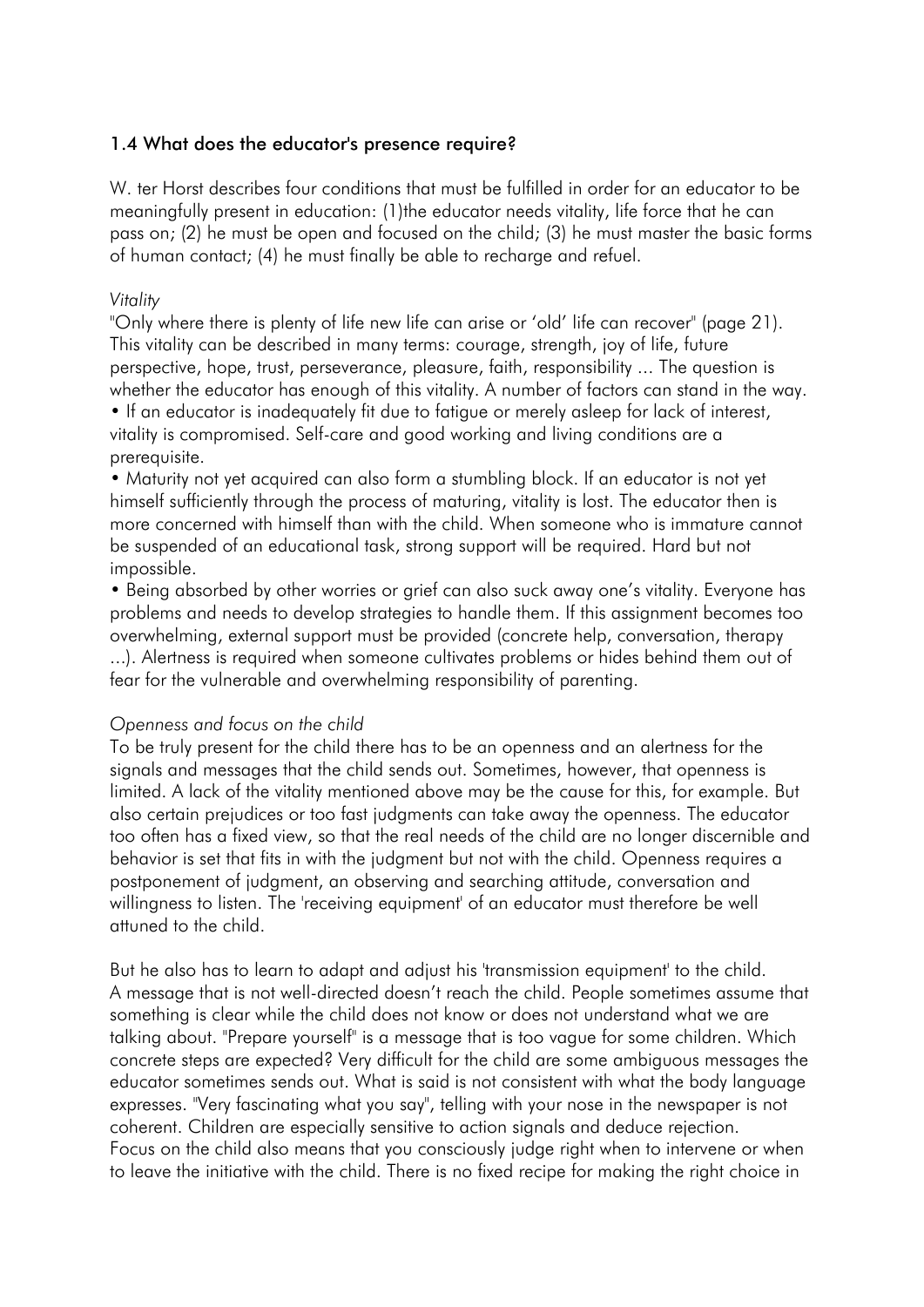this. Only the permanent consideration for what can help the child to further develop and focus on what that stands in its way.

# *Mastering the basic forms*

Parenting goes hand in hand with interpersonal contact. We sometimes forget that there are many more forms of human contact than going into conversation. That is because when we think about education and assistance we are too often rather oriented intellectually. There are, however, a whole series of basic forms of interpersonal intercourse that a child must acquire and that an educator must control and handle. It concerns the group of human skills previously listed in this article and that together give form to ordinary life: touching, caring, playing, eating and drinking, celebrating, going out, working, learning, speaking ...

The fact that an educator himself can technically perform all these basic forms does not mean that he can also use them well in education.

Does the educator know how a child should be touched at different stages of life? Does he know the technique of taking care of a child? Can he prepare a customized meal? Can he make a trip with children? Can he teach children something? Can he animate their game or let them speak freely to each other?

The introduction or restoration of these basic forms where necessary is crucial in education.

Children must be able to experience these basic forms, study them and learn to handle them appropriately. The fact that some children cannot simply use certain basic forms due to their limitations should not be a reason to drop them. Then you have to find out what still is possible.

# *Recharge and refuel*

The reserve in vitality you have as an educator must stay up to standard levels if you want to be a real educator for the children and make them feel alive. The question is how you can ensure that this vitality will be recharged whenever necessary?

The first source for this is education itself. Parenting is not a 'transport technique' in which you transfer the child from here (unadulterated, undeveloped, uncivilized) to there (developed, self-reliant, civilized) sometimes in rather difficult circumstances. It is not something you do to the child. Parenting is mutual and changes both the child and the educator. Together, it is a search in a dialogical process in which both parties can ultimately receive more than they have given. The educator also becomes richer and more vital by raising.

Sometimes, however, parenting work is very demanding and is disturbed by other factors so that normal refueling does not take place or is insufficient. Then other sources must be found.

Engaging in conversation with other educators can provide energy. Bringing something new into the circle of conversation (a film, a book, a guest, a methodology, information ...) can then rekindle the fire.

Those who lose lots of energy often risk isolating themselves. Getting out of your isolation, making sure that you are surrounded, feel belonging, perhaps while being tucked back in by colleagues, is then necessary to regain vitality.

Just leaving for a while (from a few hours to a few weeks) can also help to take some distance and find a new élan.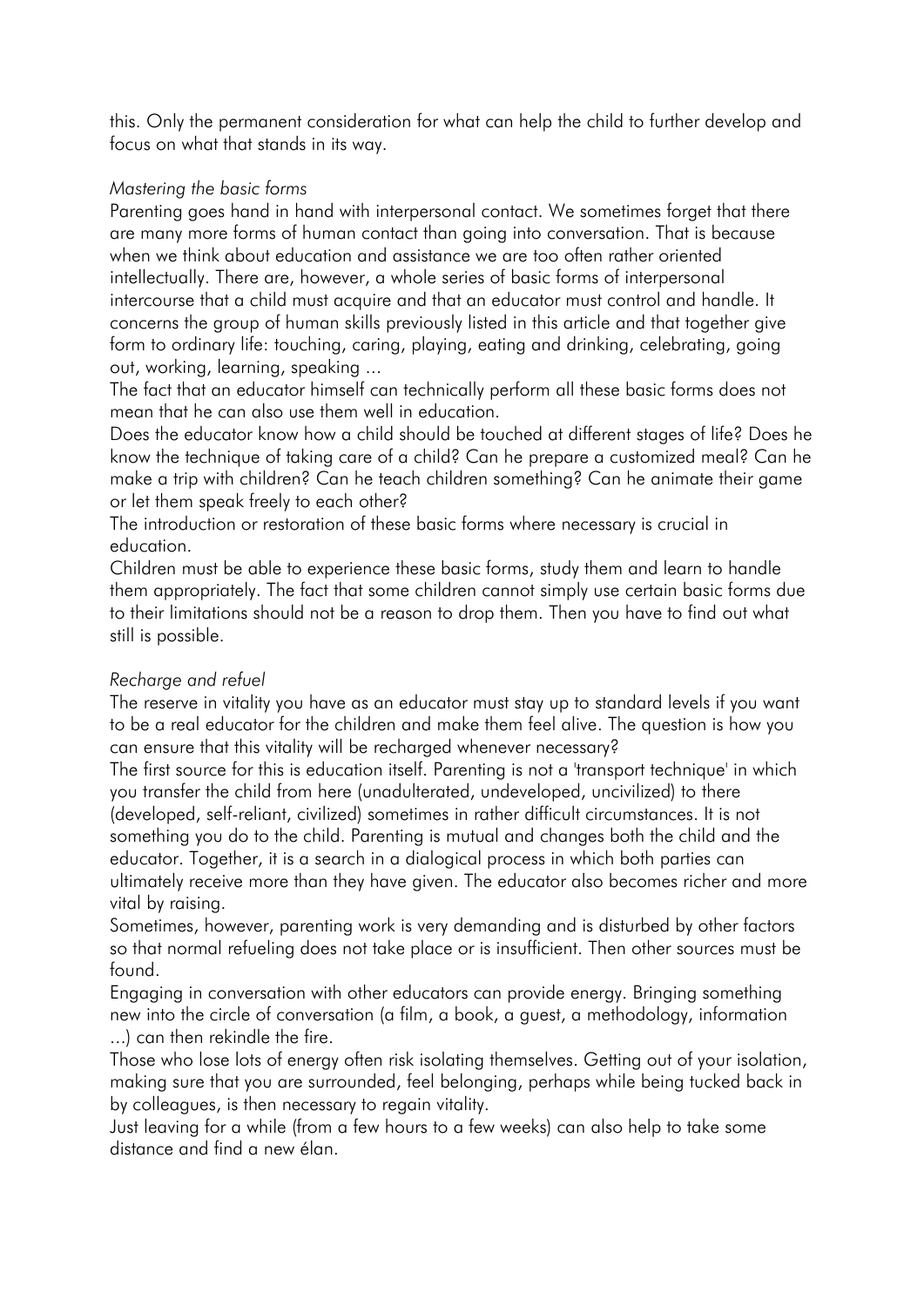A personal interview, process guidance, a coaching program can offer you new perspectives from which new vitality can arise.

Rituals, faith experiences, spiritual regeneration can bring you to deep life sources and to God as a source of existence. Those who are rooted in God can regain their vitality in order to pass on life again.

# 1.5 Don Bosco and being present in ordinary life

The pedagogical intuitions and practice of Don Bosco and his staff are remarkably well attuned to what W. ter Horst teaches us about the educational power that comes from sharing ordinary life with the child and what that requires from the educator. Providing the child with care and safety, helping it to get out of its shell and discovering where it can be unique, patting patiently until the right entrance is found, learning the basic forms of life, processing the past and finding a future perspective, experiencing the joy of life in the moment here and now...

All of that is reflected in the pedagogical offer that Don Bosco developed for his youngsters. If you read the biographies he wrote about young people from this point of view, you will find all these elements.<sup>3</sup> He also realized very well that in order to be able to do that well, an educator had to be present in a qualitative and involved manner. There is also a great deal about this in his writings. That this is not a simple task was clear to him. Don Bosco quite literally wrote this in the document about the preventive system he made in 1877 (on the occasion of the opening of the house in Nice). "The practice of this system is based entirely on the words of St. Paul, who says: Charitas patiens est, benigna est; omnia suffert, omnia sperat, omnia sustinet" (Love is patient and long-suffering; it tolerates everything, but hopes everything and endures every inconvenience).<sup>4</sup>

"Perhaps someone will notice that this system is difficult in practice. I would like to point out that it is much easier for the students, gives more satisfaction and generates greater benefits. For the educators it does involve a few difficulties. However, these roads are less burdened when the educator devotes himself with diligence to his work. The educator is someone who is committed to the welfare of his students. He must therefore be prepared to cope with every inconvenience and fatigue in order to achieve his goal, which consists in the civil, moral and scientific education of his pupils."<sup>5</sup>

In this way wanting to be present with children and young people is a choice and a commitment. A calling actually. It requires the educator to become a guide and companion who, with always renewed expertise, compassion and maturity, sets out with the child.

That was a challenge at Don Bosco's time and it still is now.

-

<sup>&</sup>lt;sup>3</sup> A fascinating exploration of those biographies and the model of quidance that emerges from them is given in the lecture by Michal Vojtas on the spirituality days of the Salsian family in Turin in January 2018. The text can be found at www.sdb.org under Famiglia Salesiana - giornate spiritualità della FS - GFS Giornate FS 18-21 gennaio 2018. Michal Vojtas relied on the study work of Aldo Giraudo to draw on Don Bosco's coaching model from the biographies. The elements W. ter Horst mentions are striking present in that model.

<sup>4</sup> P. BRAIDO, *Don Bosco Educatore. Scritti e testimonianze*, LAS ROMA, 2005, p. 250

<sup>5</sup> *Ibidem*, p. 255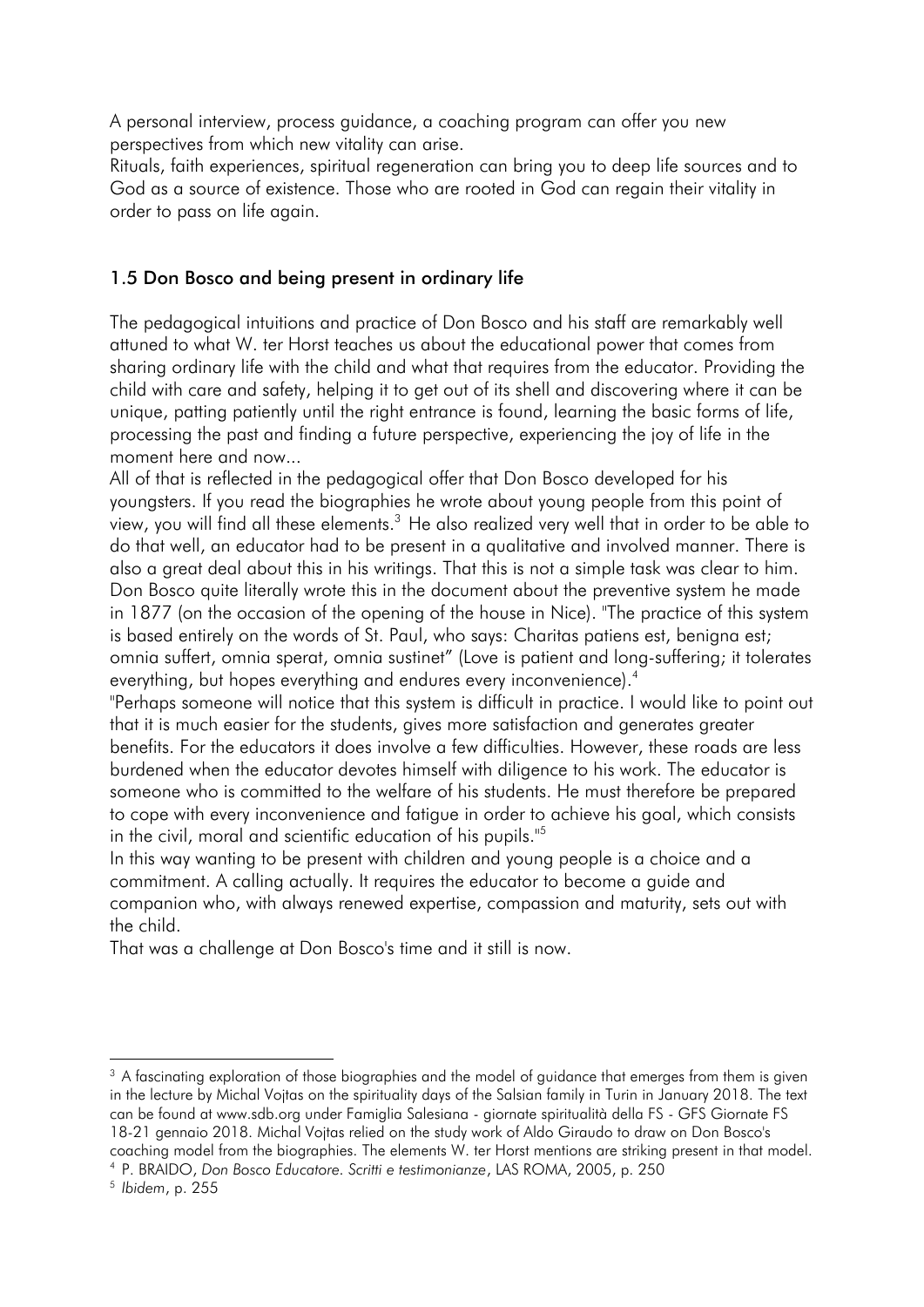# Part 2 Presence under pressure

# 2.1 Problems with presence

There can only be an educating influence from you if you are sufficiently present in the parenting event. Yet we notice that the presence of many educators comes under pressure in two ways: not being present anymore and no longer being present effectively. We briefly explore both problems.

### *Not being present anymore*

Educators regularly get into a dilemma between wanting to respect certain rights and being vigilant. A number of values have become almost a kind of sacred cow in our time and context. The pressure to respect these values can, however, paralyze educators and deprive them of their initiative.

An example of this is 'respect for privacy'. The importance of this has become so great that they feel that it is no longer socially accepted to be effectively vigilant. For example, can you enter the room of a young person who has friends visiting and clearly gives you the message that you are not welcome? Can you search a school bag if you suspect drug abuse? Can you check which sites a young person has visited while surfing on the internet?

Another value is the right to express freely your opinions and that those opinions should be taken in account. Should you allow a sixteen-year-old to not participate in a planned activity because he does not feel like it? Do you agree when an adolescent forbids you to pick him up after a party because he will feel ashamed? The value that you can and must solve everything communicatively also brings educators into trouble. A young person claims that he himself will keep the agreements made about computer use under control and protests that you do not trust him if you want to check it. Until you find him again at 4 o'clock in the morning behind his personal computer.

It is of course important that you give children freedom of movement, that you give them confidence and give them a say and that you respect their privacy. But how do you ensure that the care for these values does not put you aside as educator and makes it impossible for you to educate?

### *No longer be effectively present*

Many educators get messed up because they find no way to handle and adjust difficult behavior among young people. Their authority is under pressure. The old way to exercise authority is no longer acceptable nor desirable, but they do not find an adequate alternative.

In the past, authority was mainly based on distance and repression. Authority was derived from status and position and empowered by society. Those who had the authority did not have to justify themselves. "Why?", "That's why!" ... An educator who let his anger run freely by screaming, scolding, and even hitting was not called upon. The degree of authority was measured by the extent to which someone could exercise control and be obeyed. Keeping the authority was seen as a struggle 'it is him or me' and interpreted in terms of winning or losing 'if he does not have to do that punishment then he has won'. Having authority was a question of honor. Doubting or contesting it was seen as an insult. In an incident the honor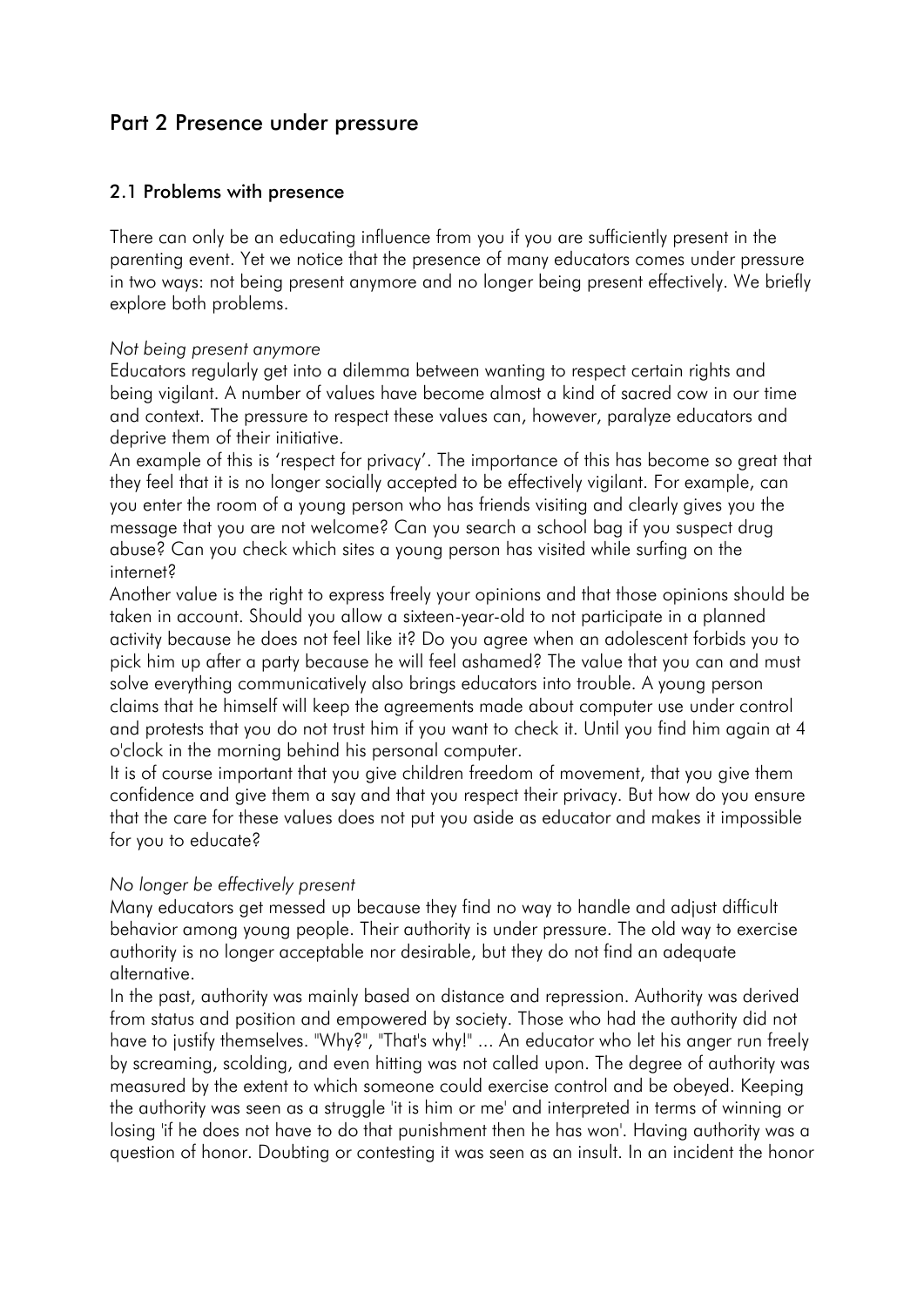of the educator was at stake and the young person had to be humiliated to restore the balance. If this did not work, the educator suffered a loss of face.

It is clear that we no longer want to return to these beliefs and forms of authority because they violate a number of fundamental rights of the youngster.

For a time, the ideals of anti-authoritarian education were shifted to the other extreme. Freedom, autonomy and empowerment were central. It was thought rather naively that in that free space, young people would automatically develop into good human beings. Most educators are back on the ground with both feet. Thing do not automatically go in the right direction. Too much freedom can be very destructive for young people. A young person needs guidance to develop adequately.

But that does not solve the problem of the educator. How can he be present and act meaningfully and adequately with authority without returning to the old authority model?

# 2.2 Restoring presence from new authority

A number of interesting insights to deal with these challenges were developed by Haim Omer, professor of psychology in Tel Aviv.<sup>6</sup> He speaks of a 'new authority' in which the presence of the educator is explicitly restored as a basic requirement of education and retrieval authority. From the inspiration of the non-violent resistance by minority groups (e.g. the thinking of Mahatma Ghandi) he developed a very different view of and approach to authority. His insights help to overcome the dilemmas where the emphasis on certain values threaten to trap the educator. They also offer a way out of the impasse where one does not want the old authority model back but finds no useful alternative in anti-authoritarianism.

New authority is characterized by proximity and support instead of distance and obedience. It is about being an active educator in the life of the child, supporting it where necessary and ensuring that it can fully develop. The idea that you as an educator can 'control' the child is abolished because you never can or will be able to. What you can do is check your own behavior. Even more, just by changing your own behavior, you can change the child's behavior. New authority is seen as an 'authoritative' upbringing style that is 'responsive'. This means that it seeks connection with the child and at the same time sets the necessary limits to allow the child to grow into a balanced adult. We explore a number of basic concepts from the conceptual framework on new authority below.

# *Presence of the educator*

By being present in the life of the child you as an educator give the message: "I love you and I want to see what you are doing." You follow the child, not to check it but to see if all is well and if it does not do things that harm its development.

The question that arises is whether that does not go too far and the privacy of the child is not compromised. Every child is entitled to have a private space but that right is not absolute. It is limited if it does not go well with the child and if you are concerned that it is doing things that are not good for it or others. The right to privacy is therefore weighed and put into perspective on the basis of good development for every child. And that is

<sup>-</sup><sup>6</sup> H. OMER, *The New Authority: Family, School and Community*, University Press, Cambridge, 2010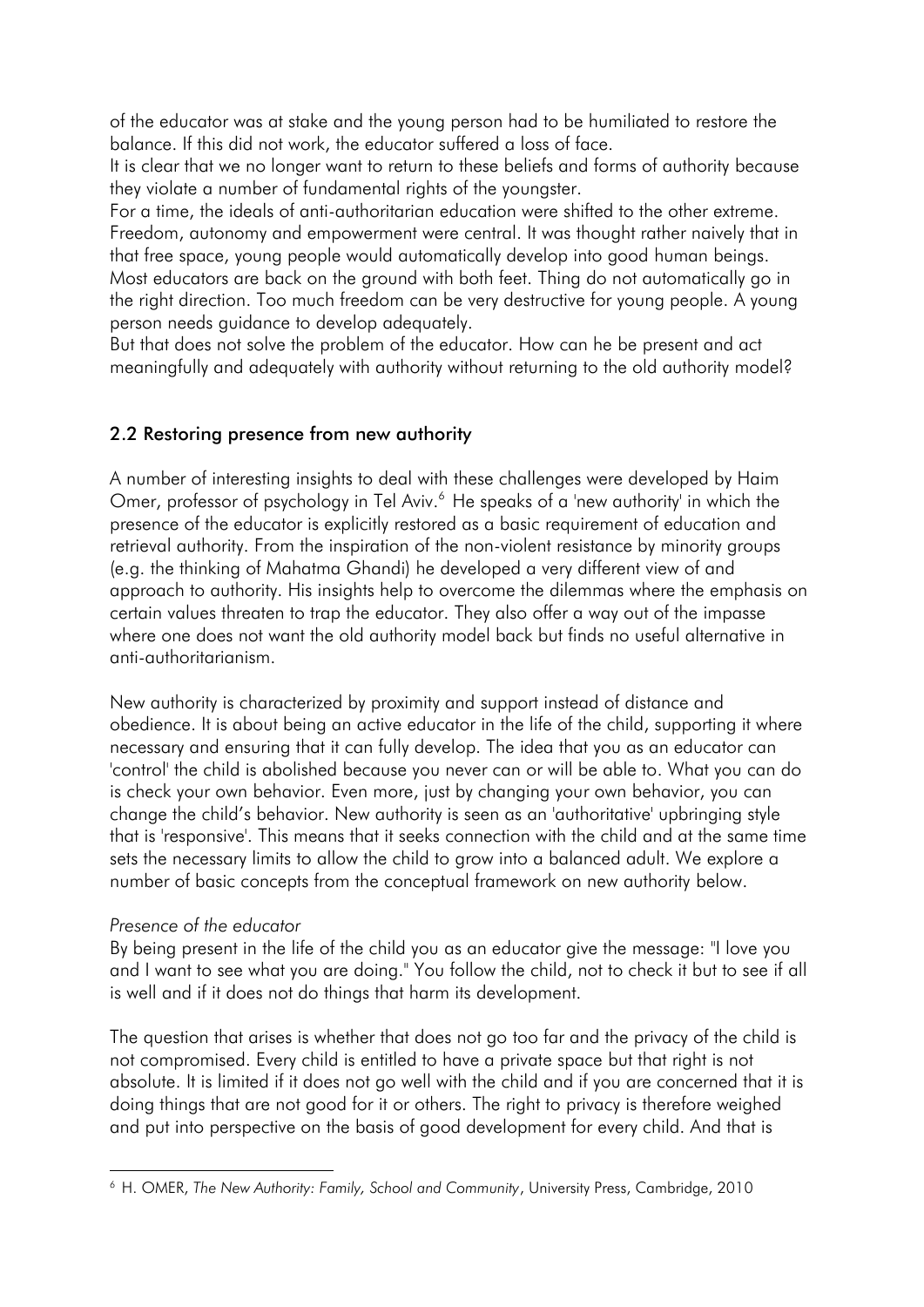something that the child cannot judge for itself but that you are responsible for as an educator.

W. ter Horst says that the educator has five responsibilities. $^7$ 

- He is treasurer because a child is a treasure, a pearl that you are proud of and careful with. The educator offers protection and safety to the child.
- He is a gardener who cares for the child. It needs food, clothing, attention and love to grow and develop.
- He is a shepherd who puts the posts so that the sheep do not run away or be in danger. Not because he wants to be the boss but because he has a heart for his animals and wants all to go well, he draws limits and he learns to listen.
- He is a guide who points the way. Children come into a world full of challenges and do not always see the possibilities nor dangers. They get lost and lose their courage. The educator then takes them by the hand up to where it is no longer needed.
- He is a priest who points at the meaning of life. Together they experience golden moments that they both learn from.

Haim Omer uses another powerful image. He says that as an educator you are an anchor where the child hangs on like a boat on a line. When the water is calm, the line is loosened so that the child can quietly explore and enjoy the world. When danger threatens, the waves become too high and the child risks to drown, the line is tightened and the child is drawn closer to the educator so that he can keep an eye on it and make sure all goes well.<sup>8</sup>

All these metaphors point at the responsibility of the educator and measure his assignment about when to come closer and intervene to safeguard the development of the child and to guarantee care for others.

### *The 'we' in the upbringing or the educating community*

An important addition and refinement in the presence of the educator is that you can never do it alone and neither have to do it alone. You are part of a community to which you can and must appeal. The endorsement of authority no longer lies in the position or social recognition, but in the 'WE' of the educating community around the child. The authority of the educator does not depend solely on him but is supported and executed by the whole educating community. That takes the pressure off the shoulders from the educator and takes away the feeling of powerlessness. By engaging in a supporting network, the burden and responsibility are shared. You support each other and also the child by saying: "We will not let you go, we will not give you up". The network is activated to find out how the development of the child can be restarted in order to improve its well-being. The focus here is not on the search for the cause of the problem (because that seldom contributes to solving it) but on the future by looking to how one can take a stand against undesirable behavior and in cooperation with the child look for other behavioral patterns that make recovery possible.

It is not always easy for educators to admit that they are not able to raise the child. Often problems are concealed and people get stuck in a kind of spiral of silence. Yet it is crucial

-

<sup>7</sup> W. TER HORST, *Wijs me de weg*!, Kok Publishers, Kampen, 1995

<sup>8</sup> H. OMER and E. LEBOWITZ, *Ängstliche Kinder understützen, The Elterliche Ankerfunktion*, Vandenhoeck & Ruprecht, Göttingen, 2007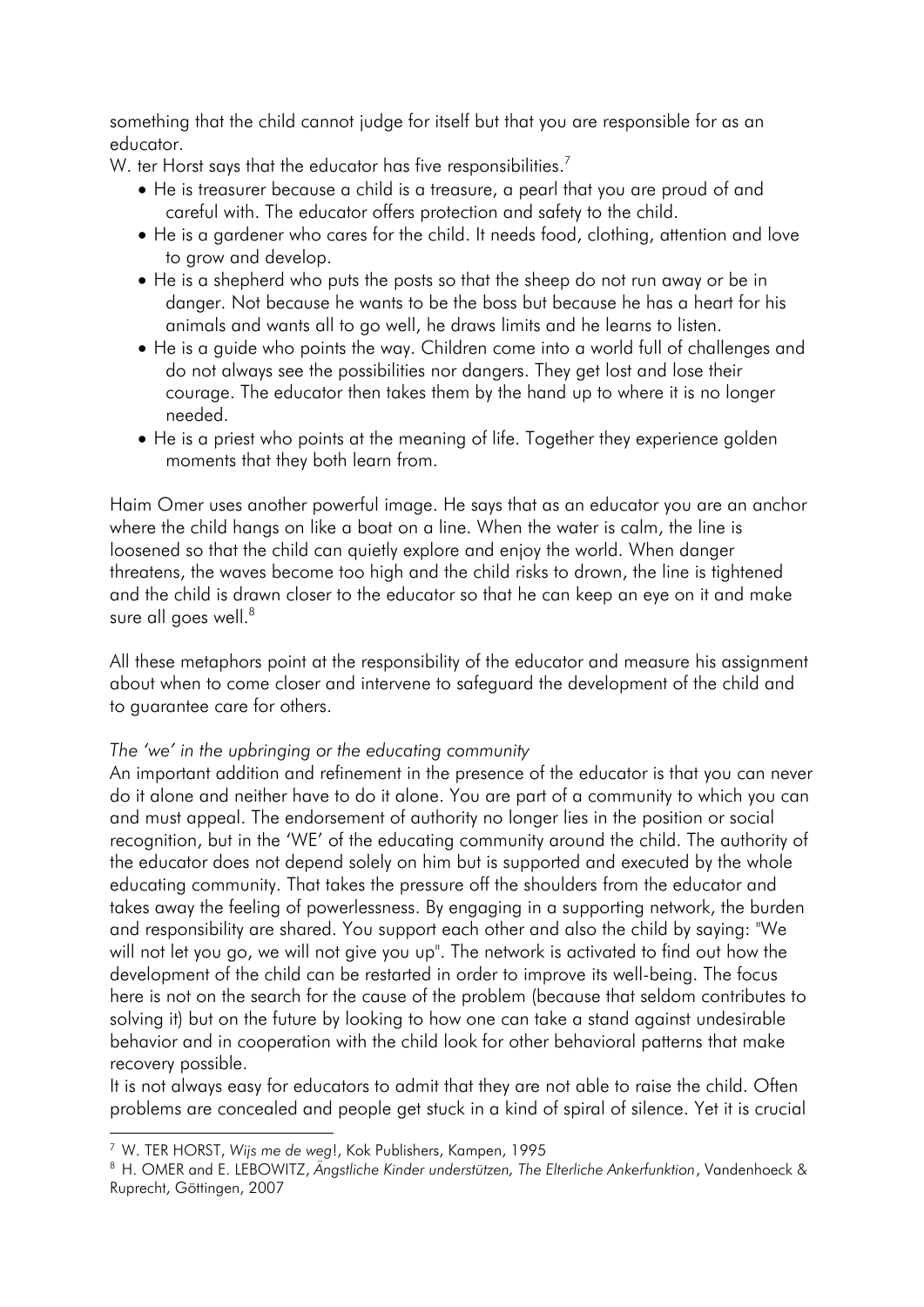to break through and search for a supporting network. 'A whole village is needed to raise a child', says an African proverb. Breaking the silence and naming the own inability to exercise authority, paradoxically often causes the turnaround that allows educators to regain their authority.

Also for Don Bosco this 'we' of the educational community was always a lived and experienced reality.

### *Take a position*

Taking a position means that you clearly state that you find certain behavior unacceptable and that you want it to stop. What kind of behavior is that? About any behavior that threatens the development of the child or harms others. The fact that you do not accept this behavior is expressed from concern about the well-being of the child, whereby this concern is explicitly mentioned. It is important that this can be named without letting the situation escalate. The battle is not fueled, on the contrary by non-violent resistance you will de-escalate the situation. You do not enter into discussion, there is no preaching, accusing or moralizing. There is no threat or punishment. The behavior is clearly mentioned and then 'parked' in a calm way with the intention to get back to it later. Haim Omer calls that 'forging the iron when it is cold'. At a later moment, in cooperation with the supporting network, the behavior becomes a topic again and the necessary is done to set out for behavioral change and recovery.<sup>9</sup>

#### *Alert care*

The core of new authority is vigilant care. Being present in the life of the child who experiences that one loves him and knows that he is supported in his growth towards adulthood. Vigilant care means that people are observant and alert. That one knows when things are going well with the child but also detects the signs when it moves into the danger zone. When one receives signals, the educator will come closer and moves from a non-intervening presence to the targeted questioning and if necessary a unilateral intervention. He does so, even though these are not popular steps, because the development of the child or the safety of others is compromised. He can activate the supporting network.

#### *Behavior change*

-

Working on behavioral change only makes sense if both parties are calm. Hence the expression 'forging the iron when it is cold'. After a 'cool-down' (which can sometimes take a few days) you will come back on the event. It can be very meaningful that one or more members from the supporting network are present to confirm the message about the stated behavior. The way that message is delivered is important. Haim Omer calls this method a 'sit-in'. The sit-in can be done in several ways or places, it is important that it happens at a quiet moment. Parents, for example, go to the child's room, close the door behind them

<sup>9</sup> The link with what Don Bosco writes in his treatise on the preventive system 1877 is striking. "Otherwise, and I would say the opposite, is the preventive system. It consists in making the laws and regulations of an institution known and supervise them in such a way that the students are always under the watchful eye of the director or of the assistants who speak as loving fathers, serve as guides to every problem, give advice and point out errors. It is meant to bring the students as much as possible into the impossibility of making mistakes. " P. BRAIDO, Don Bosco Educatori. Scritti e testimonianze, LAS ROMA, 2005, p. 249. Also the whole circular letter about 'punishment in the salesian houses' of 1883 aspirates the same spirit. Idem p.317-333.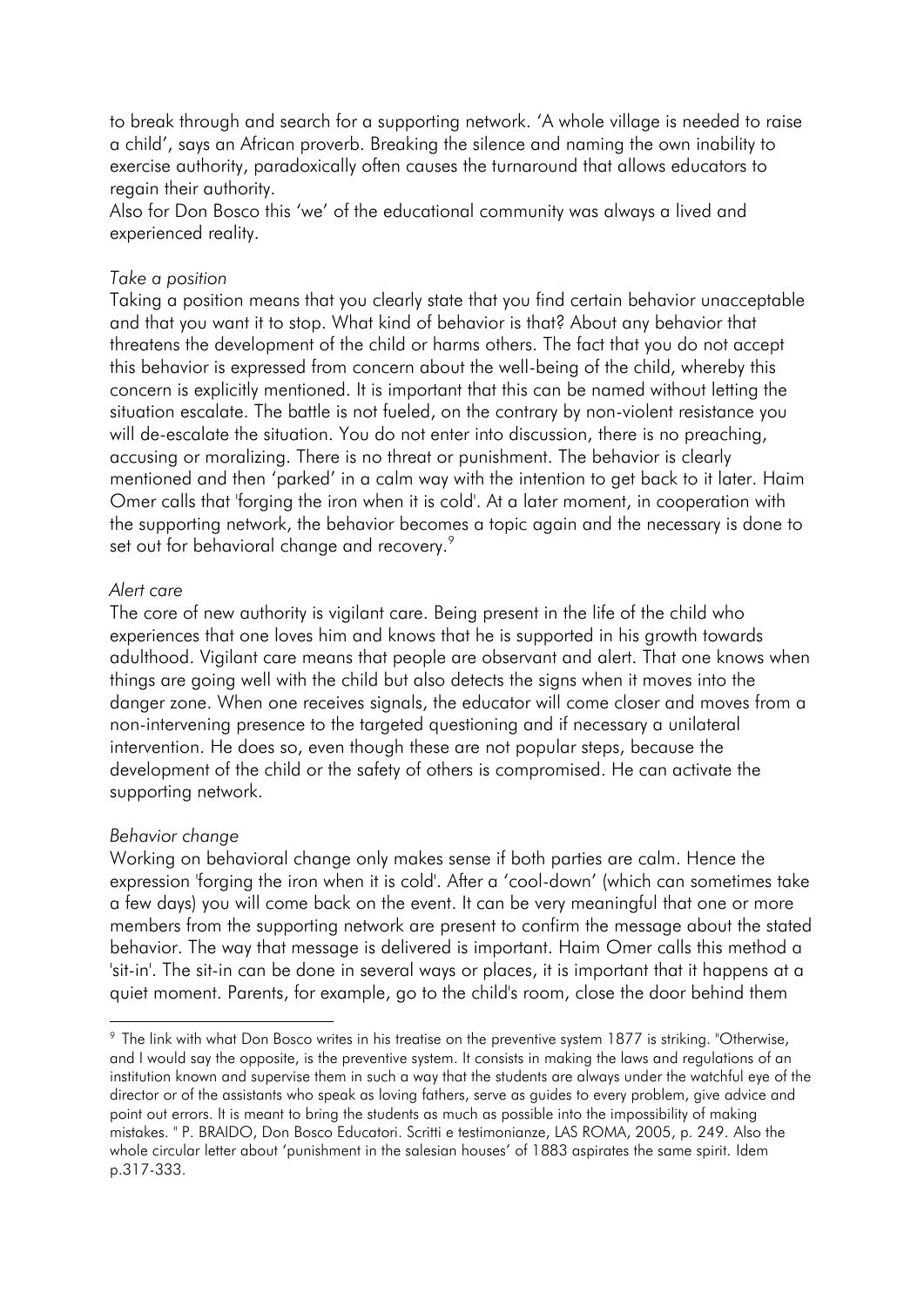and put themselves in such a way that it is difficult for the child to leave the room. The start is always expressing concern for the well-being and positive development of the child. Then in concrete, non-reproaching terms, it is briefly stated what exactly happened. Then the child is asked to think about a solution in order to repair the damage it has caused. Then it is kept silent for 15 to 30 minutes (depending on the age and level of the child). One waits for the child to come up with a solution or not. When the child starts accusing, threatening, protesting or blaming, the educators do not allow themselves to be tempted to argue or quarrel. They are waiting calmly. If a good proposal comes up then it is said that the solution will get a chance and the sit-in is ended. If after 15/30 minutes there is no solution, the child is thanked for thinking along. The educators express that it is a pity that the reflection has not been successful and that they will return to it another time. Several of these moments can follow. If a solution provided by the child is tried out but does not give the expected results (which happens regularly and is part of the learning process) and the behavior pops up again, the educators can return to the problem via a sit-in. Patience and perseverance are needed to work on behavioral change in this way. Undesirable behavior is often long-time grounded and does not disappear easily. New behavior must be learned in order to let the old wear out. If the child does not come up with a proposal for a number of times, a solution or restore gesture (to repair the damage) can be imposed by the educators. The educators then indicate that the child has not found a solution and that they have therefore made a decision while waiting for the child to come up with a valid proposal or gesture.

The quiet determination and perseverance of the educators have a big impact on the child. It gets a double signal. First, that certain behavior is not accepted and that the educators consistently will react against it. At the same time, the child also receives a message of great commitment. It shows that these adults are worried and concerned. It proves that they find it worthwhile to put time and energy into him or her. Both messages have a profound effect.

#### *Restoring the relationship*

The ultimate goal of this way of being present with the child is the restoration of the relationship that is damaged by certain events but is basically still present! The educator can promote this by offering relationship gestures. They give the message that the educator wants to restore the relationship. It implicitly also says that the educator rejects the behavior, but not the child itself.

Relationships gestures often consist of small concrete things such as preparing something tasty. Sometimes it is initially difficult for the child to accept this gesture. It is important not to get angry about that. Relational gestures cannot be imposed. Their consistent continuing offer let the child understand that the adult really cares about him.

### 2.3 Don Bosco and authority

Again we see some striking parallel between the approach and the convictions of Don Bosco and the insights about new authority. Don Bosco explicitly questioned the common thinking about authority, especially where distance, punishment and threat were the issue. He also saw an alternative to this in the vigilant presence of the educator. He encourages his educators to warn the youngsters preventively. This is in line with what Haim Omer calls 'vigilant care' and 'taking position'. The fundamental motivation is always the development